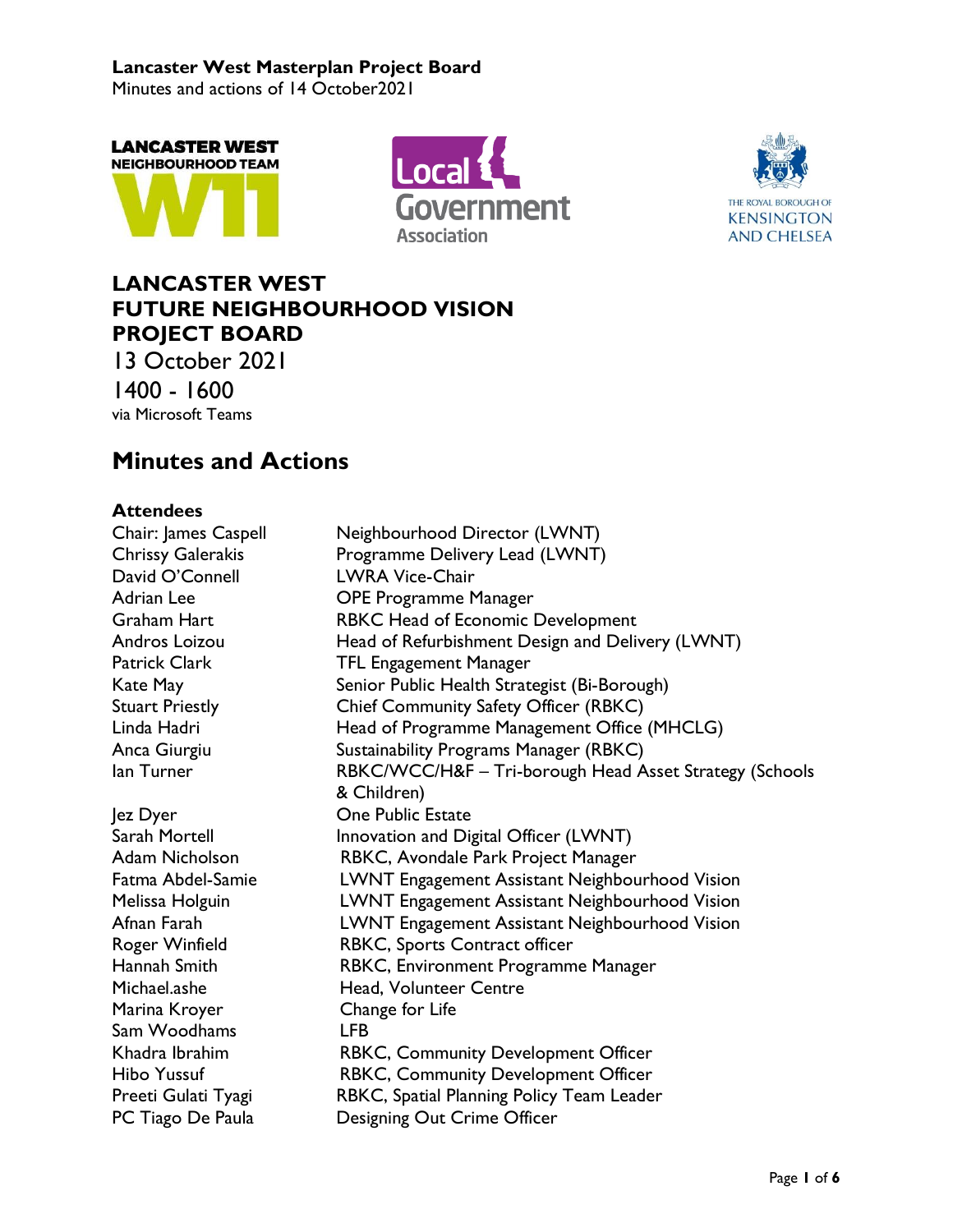Minutes and actions of 14 October2021

| Paul Bird                | <b>Continuing Police Improvement</b>        |
|--------------------------|---------------------------------------------|
| <b>Kerine De-Freitas</b> | <b>RBKC - Property Services</b>             |
| Jeff Laidler             | Notting Dale Heat Network Programme Manager |
| <b>Kevin Ramsey</b>      | <b>RKBC Grenfell Community Manager</b>      |

### **Arup**

Bettisabel Lamelo Joana Ferro Giorgia Stewart Harriet Obrien Arthur Smart

## **Apologies:**

| Kate Brady             | <b>NHS/CCG Estates</b>                                                   |
|------------------------|--------------------------------------------------------------------------|
| Donna Tilley           | London Fire Brigade                                                      |
| Abigail Raymond        | <b>One Public Estate</b>                                                 |
| Shaun Haden            | Head of Strategic Programmes & Innovation (LWNT)                         |
| <b>Gaynor Driscoll</b> | Head of Public Health (RBKC)                                             |
| Monica Castelino       | Leisure Services Manager (RBKC)                                          |
| Mary Mullix            | Director - North Kensington Health Recovery                              |
| Ullash Karia           | RBKC, Head of Leisure                                                    |
| Abbas Dadou            | <b>LWRA Chair</b>                                                        |
| Darren Peters          | London Fire Brigade                                                      |
| Natasha Bishop         | RBKC Head of Early Help and Social Work                                  |
| Aimee Kelleher         | Head Teacher, St Francis of Assisi                                       |
| Andrew Hatch           | <b>TFL</b>                                                               |
| lain Killingbeck       | <b>TFL</b>                                                               |
| Nordeen Fahmy          | Head of Community Development, Engagement and Partnerships               |
|                        | (LWNT)                                                                   |
| Megan Cheyney          | <b>MHCLG Grenfell Site &amp; Programme</b>                               |
| <b>Bob Klaber</b>      | Director of Strategy, Research & Innovation (Imperial College<br>London) |

## **1.0 REVIEW OF ACTIONS**

- 1.1 James Caspell took us through the actions from the last Project Boards and confirmed completion and progress.
- 1.2 James Caspell again encouraged those interested in registering for the Lancaster West Estate Newsletter, please register here: [https://public.govdelivery.com/accounts/UKRBKC/subscriber/new?topic\\_id=UKRBKC\\_28](https://public.govdelivery.com/accounts/UKRBKC/subscriber/new?topic_id=UKRBKC_28)

## **2.0YOU SAID, WE DID**

2.1 James Caspell took the Project Board through the next standing item on the agenda – You Said, We Did – to ensure we remain accountable to what residents tell us with regard to this Future Neighbourhood Vision, and how the programme incorporates that feedback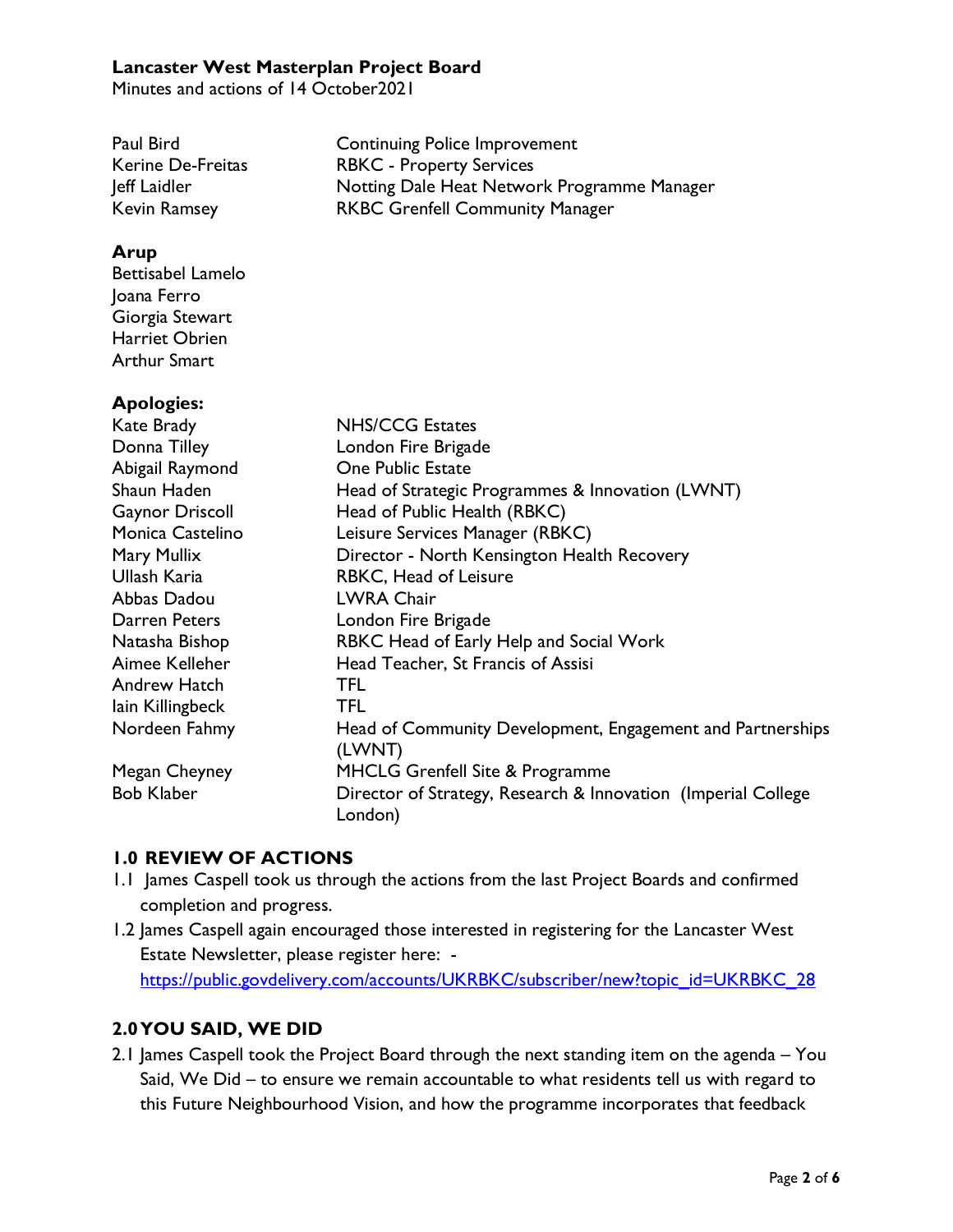Minutes and actions of 14 October2021

## **3.0PROGRESS TO DATE**

- 3.1 Chrissy Galerakis took the Project Board through the Progress to Date including:
	- Overview of the 5 phases:  $\Box$ 
		- Empower COMPLETE
			- o Hired engagement assistants
			- o Part of the project team
			- o Representatives from Lancaster West Estate, North Kensington and surrounding boroughs.
		- Understand COMPLETE
			- o Completed stakeholder interviews
			- o Completed desk review of key document
			- o Completed Community Consultation 18/09 where Arup engaged with 50 residents
			- o Began scoping Services Map and Opportunities Map
			- $\circ$  Baseline report submitted to be shared once finalised
		- Inspire IN PROGRESS
			- o Playbook case studies being compiled
			- o One of the tools we can use to design and deliver new projects in and around the estate
		- Explore
			- o Currently consulting on the Potential Opportunities
			- o Second Community Consultation planned for 23/10
		- **Demonstrate**

## **4.0FINDINGS FROM THE UNDERSTAND PHASE**

- 4.1 Bettisabel Lamelo (Betti), Project Manager from Arup, took the Project Board through the findings from the Understand Phase following interviews, desk based review and community consultation
- 4.2 Findings have been split into 4 key themes:
	- $\Box$ Health and Wellbeing
	- $\Box$ Education and Economic Development
	- $\Box$ **Sustainability**
	- П. Connected Communities

## **5.0EXAMPLES FROM THE INSPIRE PHASE**

- 5.1 Bettisabel Lamelo (Betti), Project Manager from Arup, took the Project Board through the proposal and structure for the Playbook – a book to inspire us with examples of how these potential ideas and opportunities have been achieved elsewhere
- 5.2 Case Study structure includes: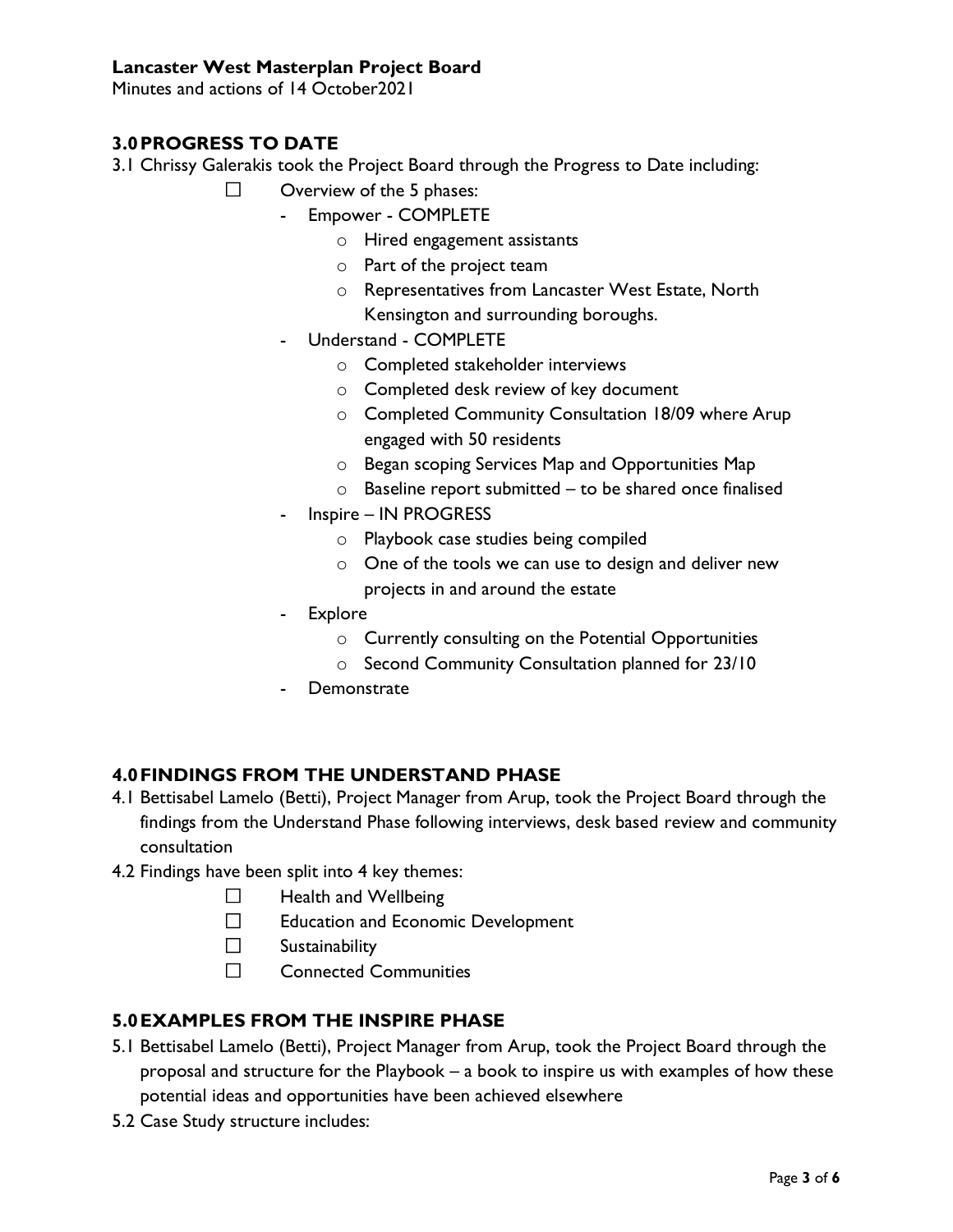Minutes and actions of 14 October2021

- $\Box$ Ownership status
- $\Box$ Organisational model
- $\Box$ Cost
- $\Box$ Key benefits
- $\Box$ Location
- $\Box$ Scale
- Size  $\Box$

5.3 Examples of case studies were presented including:

- $\Box$ Library of Things
- $\Box$ Maggie's Care Centre and Healing Gardens

## **6.0FOCUS GROUP DISCUSSIONS: DISCUSSING OPPORTUNITIES**

- 6.1 Chrissy Galerakis divided the project board into 4 groups each facilitated by a member of the Arup team to discuss proposed projects and answer:
	- $\Box$ What do you think?
	- $\Box$ Do you have any ideas for locations on and around the estate?
	- $\Box$ Is there anything that has been missed or should be considered?
- 6.2 Education and Economic Development
	- $\Box$ Training and Employment Centre – Centre for Excellence
		- Challenges, History of training centres that haven't been sustainable wider partners would need to be involved, running costs, think its not institutionalised,
		- Opportunities: Ensure child-care arrangements
	- $\Box$ Library of Resources
		- Challenges management of such an idea, how to get things back
		- Opportunities  $-3 5$  mobile units focussed on different user and age groups
	- $\Box$ Community Markets
		- Pop up markets around the estate
		- Opportunity to link to local food production, smaller businesses to promote their products
		- Challenge management and monitoring
		- Locations leisure centre, station walk
	- $\Box$ Community Pavilion
		- Didn't get a chance to complete
		- Will be open for additional feedback
- 6.3 Health and Wellbeing
	- $\Box$ Outdoor Gym
		- Challenge: Maintenance and management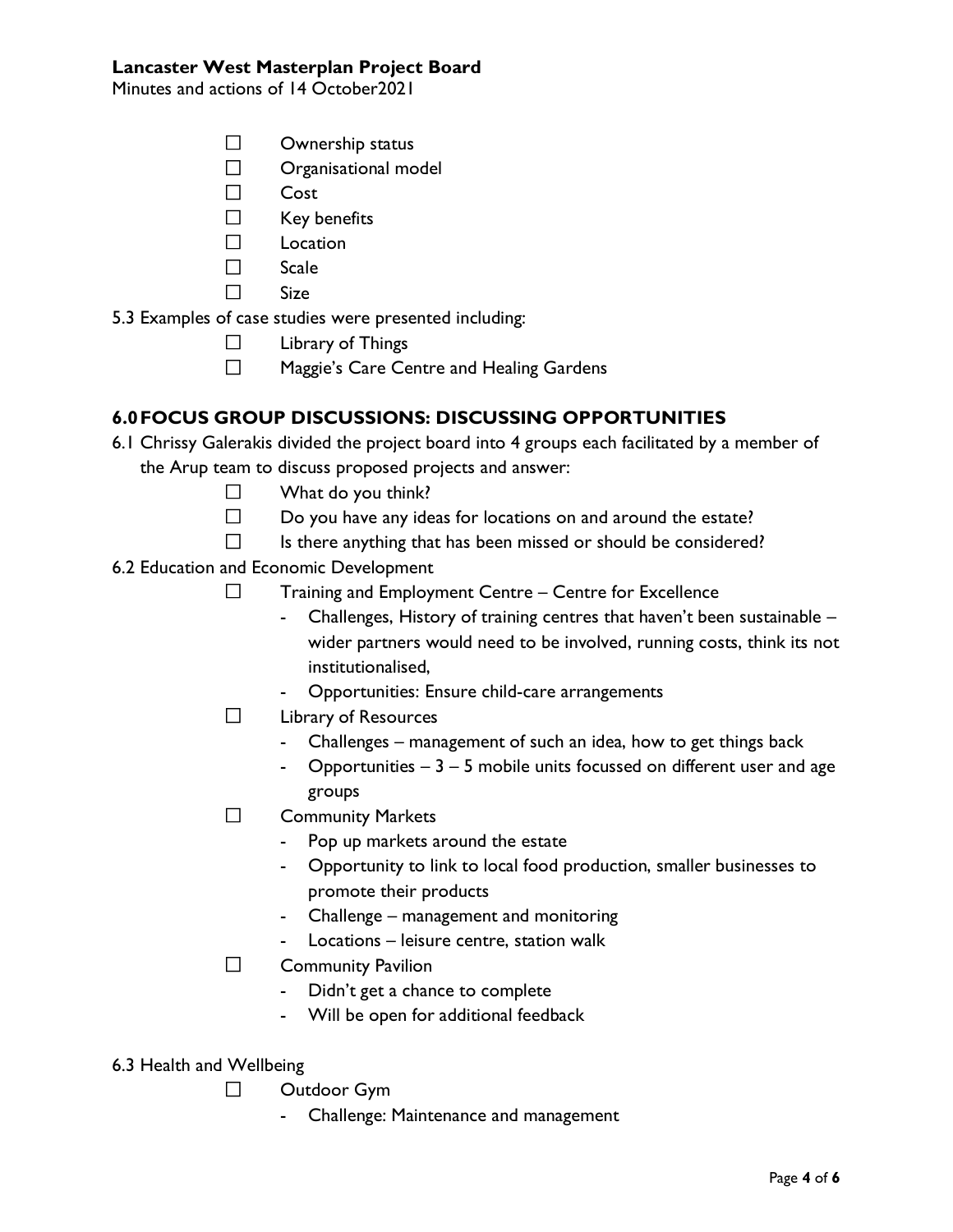Minutes and actions of 14 October2021

- Link: Steel Warriors Project
- $\Box$ Table Tennis/ Chess – Wellbeing Activities
	- Challenge: Conflicts between different users noise etc.
	- Opportunities: cover for use all year around, multi-use ideas i.e. dominos and table-tennis tables
- $\Box$ Walking Trail between different centres
	- Challenge: keeping the walk exciting so residents continue to engage and use
	- Opportunities: linking biodiversity element,
- $\Box$ Sensory Garden
	- Opportunity: diversity of this space across the estate so it doesn't just meet a singular need
- $\Box$ Wellbeing Centre
	- Opportunities: What services are already provided in the Leisure Centre, and about how to better communicate this

6.4 Sustainability and a Green Estate

- $\Box$ Repair Shop
	- Challenge: Question about whether there is actually a need
	- Opportunity: connecting with up-cycling, library of things, sustainability one-stop-shop
- $\Box$ Library of things:
	- Opportunities: already being set up in North Kensington at the Library
	- Location: could be at Baseline or Resource Centre
- $\Box$ Fuel Support Hub
	- Challenge: need to be careful of existing services that are already operating – i.e. Green Doctors etc.
- $\Box$ Green Spaces and Community Gardens
	- Challenge: already happening so may not need to flesh out in this **Masterplan**

#### 6.5 Connected Communities

- $\Box$ **Crossings** 
	- Opportunities: make them safer, brighter, colourful, involving local artists
	- Challenges: maintenance, accessibility
- $\Box$ Active Travel
	- Challenge: Affordability, safety
	- Locations: near bus-stops and carparks